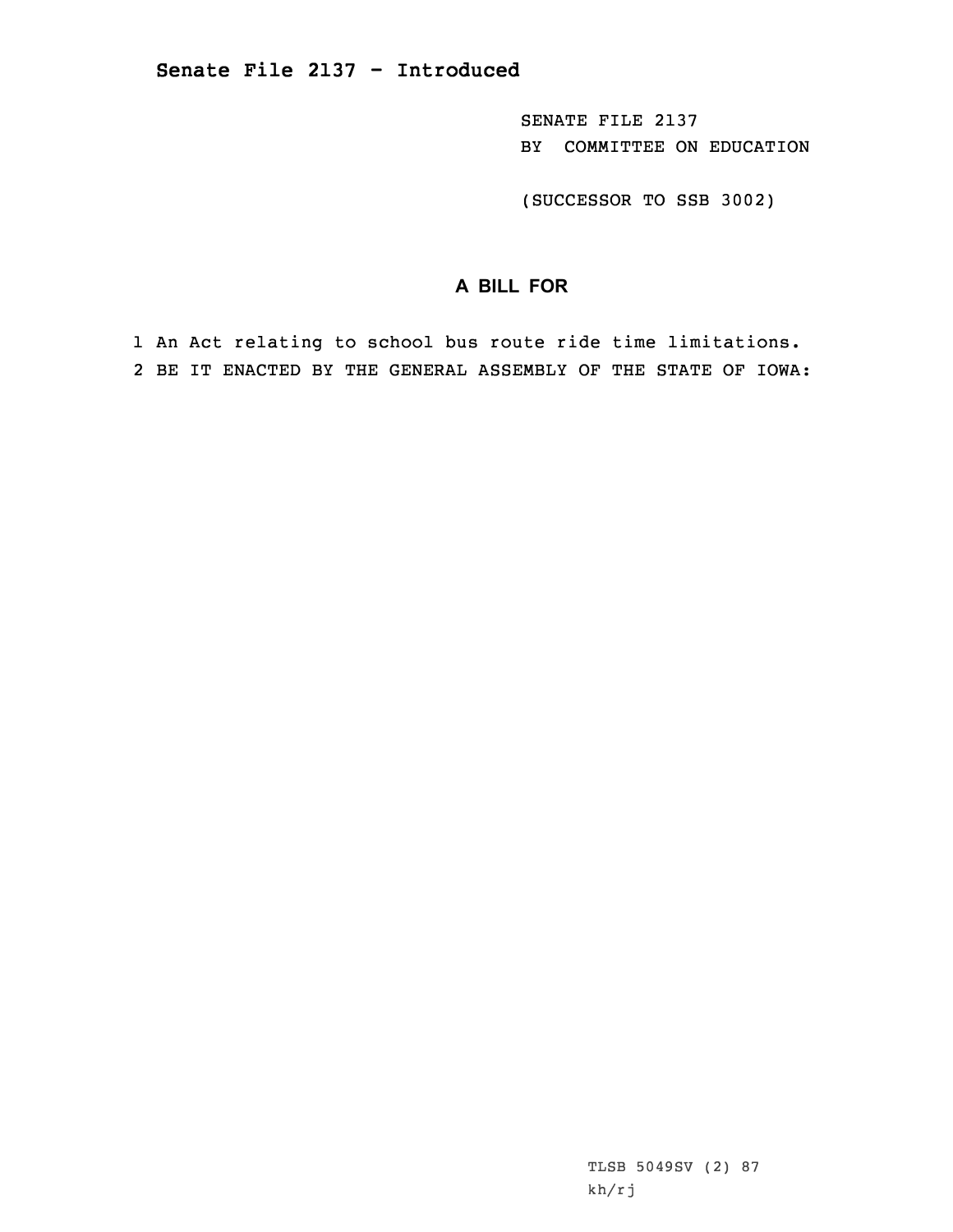1 Section 1. Section 285.1, Code 2018, is amended by adding 2 the following new subsection:

 NEW SUBSECTION. 23. *a.* The board of directors of <sup>a</sup> school district may extend the one-way riding time for an elementary pupil, who is entitled to transportation pursuant to subsection 1, between the designated stop and the school designated for attendance from sixty minutes to seventy-five minutes.

 *b.* The board of directors of <sup>a</sup> school district may extend the one-way riding time for an elementary or high school pupil, who is entitled to transportation pursuant to subsection 1, between the designated stop and the school designated for attendance beyond seventy-five minutes if the board holds two public hearings on <sup>a</sup> proposed resolution describing the change to the bus route, notifies all affected persons of the proposed change thirty days before the route change is made, and adopts the resolution at the next regularly scheduled board meeting following the public hearings. The board shall publish notice of the time and place of each public hearing not less than ten nor more than twenty days before the public hearing in <sup>a</sup> newspaper of general circulation in the school district and on the school district's internet site.

22 *c.* The board of directors of <sup>a</sup> school district may extend the one-way riding time for an elementary or high school pupil, who is entitled to transportation pursuant to subsection 1, between the designated stop and the school designated for attendance or between the pupil's designated attendance center and another attendance center for the purposes of meeting specific educational needs.

## 29 EXPLANATION

30 **The inclusion of this explanation does not constitute agreement with** <sup>31</sup> **the explanation's substance by the members of the general assembly.**

32 This bill authorizes school boards to extend one-way school 33 bus riding times for pupils in <sup>a</sup> number of ways.

34 First, <sup>a</sup> school board may extend the riding time limitation, 35 which is established for elementary pupils under rules adopted

-1-

LSB 5049SV (2) 87  $kh/rj$  1/2